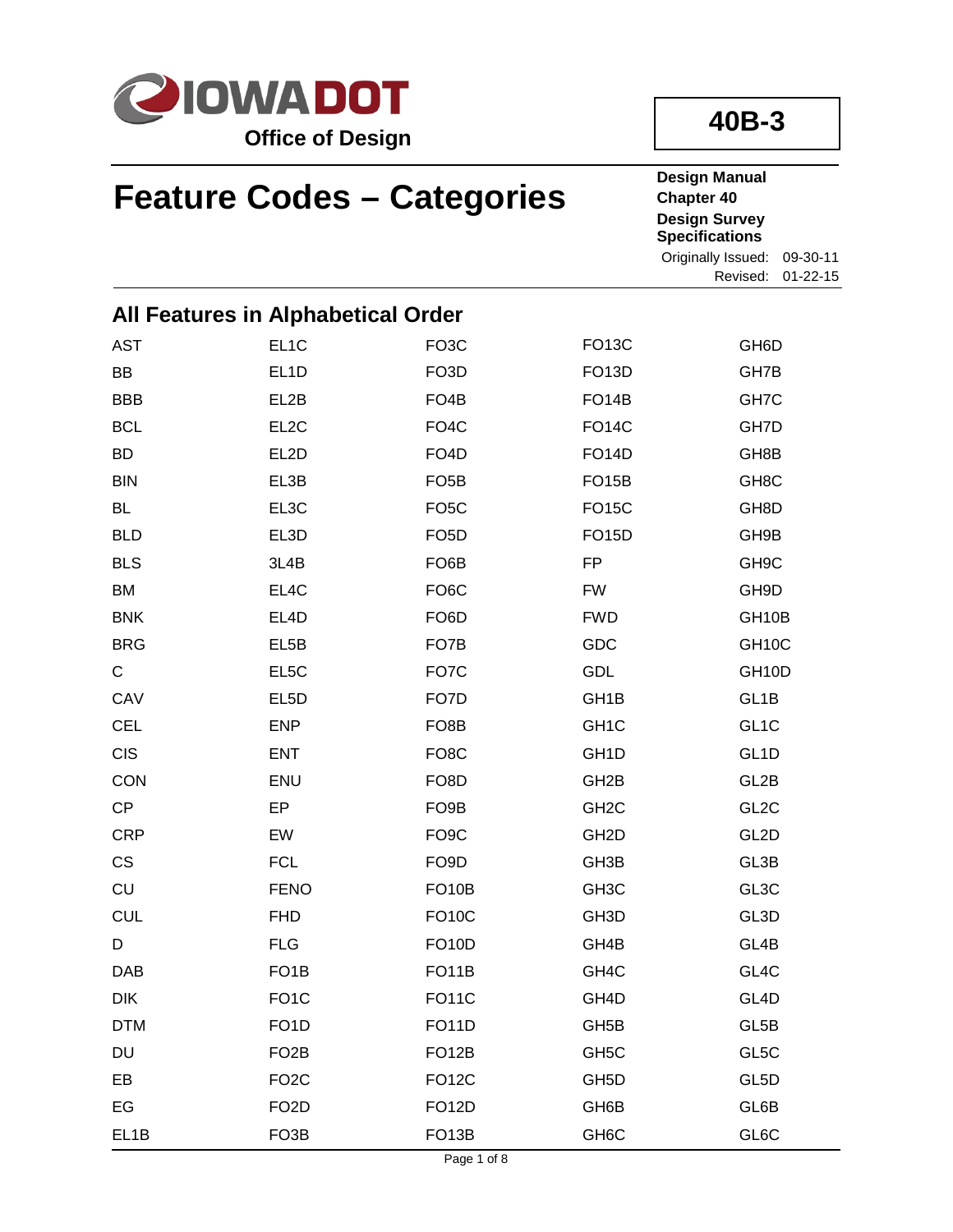| GL6D         | POC               | <b>SBR</b>        | <b>TDL</b>        | TV <sub>2</sub> C |
|--------------|-------------------|-------------------|-------------------|-------------------|
| GL7B         | <b>POST</b>       | <b>SC</b>         | <b>TER</b>        | TV2D              |
| GL7C         | <b>POT</b>        | <b>SCR</b>        | <b>TEV</b>        | TV3B              |
| GL7D         | <b>PPA</b>        | <b>SEP</b>        | <b>TFR</b>        | TV3C              |
| GL8B         | PPB               | <b>SF</b>         | <b>TGP</b>        | TV3D              |
| GL8C         | <b>PPC</b>        | SG                | <b>TIL</b>        | TV4B              |
| GL8D         | <b>PPD</b>        | <b>SH</b>         | TL <sub>1</sub> B | TV4C              |
| GL9B         | <b>PPE</b>        | <b>SHR</b>        | TL <sub>1</sub> C | TV4D              |
| GL9C         | <b>PR</b>         | SI                | TL <sub>1</sub> D | TV <sub>5</sub> B |
| GL9D         | <b>PRO</b>        | <b>SL</b>         | TL <sub>2</sub> B | TV <sub>5</sub> C |
| GL10B        | PT                | <b>SLN</b>        | TL <sub>2</sub> C | TV <sub>5</sub> D |
| <b>GL10C</b> | <b>REF</b>        | <b>SLO</b>        | TL <sub>2</sub> D | <b>TVP</b>        |
| <b>GL10D</b> | <b>RET</b>        | <b>SNK</b>        | TL3B              | <b>TW</b>         |
| GP           | <b>RIP</b>        | <b>SNP</b>        | TL3C              | UB                |
| <b>GPR</b>   | <b>ROC</b>        | <b>SOP</b>        | TL3D              | UE                |
| GR           | <b>ROW</b>        | <b>SP</b>         | TL4B              | <b>UPH</b>        |
| GRV          | RR                | <b>ST</b>         | TL4C              | <b>UST</b>        |
| GU           | <b>RRB</b>        | ST <sub>1</sub> B | TL <sub>4</sub> D | UV                |
| GV           | <b>RRF</b>        | ST <sub>1</sub> C | TL <sub>5</sub> B | <b>VS</b>         |
| <b>HDG</b>   | <b>RRR</b>        | ST <sub>1</sub> D | TL <sub>5</sub> C | WC                |
| HS           | <b>RRS</b>        | ST <sub>2</sub> B | TL <sub>5</sub> D | WEL               |
| HT           | <b>RRW</b>        | ST <sub>2</sub> C | <b>TLNL</b>       | <b>WHD</b>        |
| ${\sf IN}$   | <b>RT</b>         | ST <sub>2</sub> D | <b>TLNR</b>       | WHU               |
| <b>INB</b>   | S                 | ST <sub>3</sub> B | <b>TOP</b>        | WL1B              |
| LC           | SA <sub>1</sub> B | ST <sub>3</sub> C | <b>TPA</b>        | WL1C              |
| <b>LIN</b>   | SA <sub>1</sub> C | ST <sub>3</sub> D | <b>TPB</b>        | WL1D              |
| LP           | SA <sub>1</sub> D | ST <sub>4</sub> B | <b>TPC</b>        | WL2B              |
| <b>LUM</b>   | SA <sub>2</sub> B | ST <sub>4</sub> C | <b>TPD</b>        | WL2C              |
| MH           | SA <sub>2</sub> C | ST <sub>4</sub> D | <b>TR</b>         | WL2D              |
| <b>MIS</b>   | SA <sub>2</sub> D | ST <sub>5</sub> B | <b>TRL</b>        | WL3B              |
| MM           | SA3B              | ST <sub>5</sub> C | <b>TS</b>         | WL3C              |
| <b>OUT</b>   | SA <sub>3</sub> C | ST <sub>5</sub> D | <b>TSB</b>        | WL3D              |
| PC           | SA3D              | <b>STP</b>        | <b>TSG</b>        | WL4B              |
| <b>PCP</b>   | SA4B              | <b>SWK</b>        | <b>TSL</b>        | WL4C              |
| PCT          | SA4C              | <b>SWP</b>        | TV                | WL4D              |
| PI           | SA4D              | <b>TA</b>         | TV <sub>1</sub> B | WL5B              |
| <b>PIP</b>   | SA <sub>5</sub> B | <b>TBO</b>        | TV <sub>1</sub> C | WL5C              |
| <b>PL</b>    | SA <sub>5</sub> C | <b>TCB</b>        | TV <sub>1</sub> D | WL5D              |
| <b>PLG</b>   | SA <sub>5</sub> D | <b>TDC</b>        | TV2B              | WM                |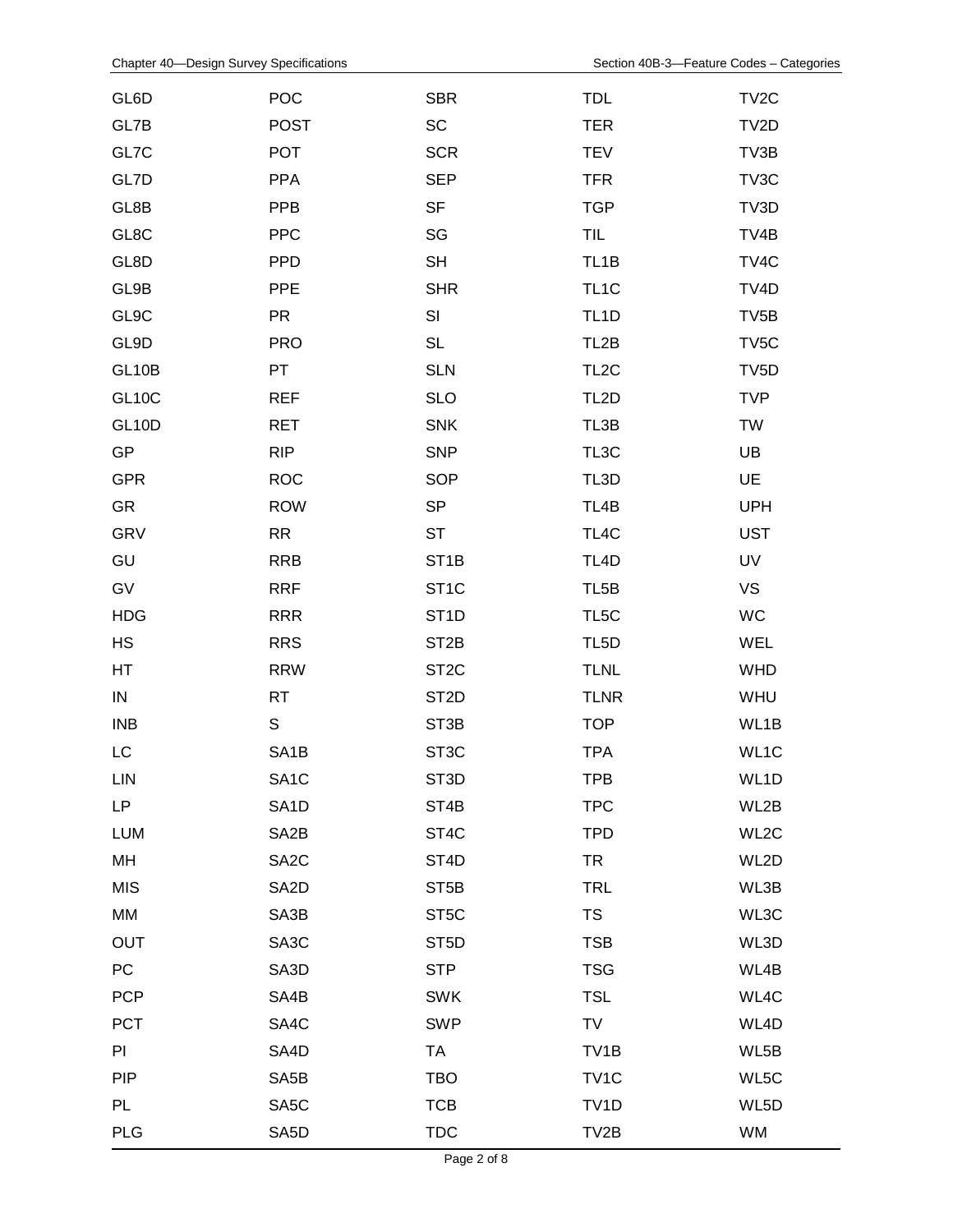WND WV

#### **Features Used for DTM**

| <b>BL</b>    | <b>DIK</b> | <b>ENU</b> | <b>SH</b>  | TER |
|--------------|------------|------------|------------|-----|
| <b>BNK</b>   | DU         | EW         | <b>SNK</b> | TRL |
| $\mathsf{C}$ | EG         | <b>GR</b>  | <b>SNP</b> |     |
| CON          | <b>ENP</b> | GU         | <b>SP</b>  |     |
| CU           | EP         | <b>RIP</b> | <b>SWK</b> |     |
| D            | <b>ENT</b> | <b>RR</b>  | <b>SWP</b> |     |

# **Features Used for Drainage**

| <b>CUL</b> | DU         | OUT        | <b>SOP</b> |
|------------|------------|------------|------------|
| D          | ΙN         | MН         | TIL        |
| <b>DAB</b> | <b>INB</b> | <b>PIP</b> |            |

#### **Features Used for Natural Waterways**

| <b>BNK</b> | ו וח | EW         | SP | ∨S |
|------------|------|------------|----|----|
| D          | DIK  | <b>RIP</b> | TW |    |

#### **Features Used for Underground Utilities**

| EL <sub>1</sub> B | FO <sub>1</sub> D | FO7C               | FO <sub>13</sub> B | GH <sub>3</sub> D |
|-------------------|-------------------|--------------------|--------------------|-------------------|
| EL <sub>1</sub> C | FO <sub>2</sub> B | FO7D               | <b>FO13C</b>       | GH4B              |
| EL <sub>1</sub> D | FO <sub>2</sub> C | FO <sub>8</sub> B  | FO <sub>13</sub> D | GH4C              |
| EL <sub>1</sub> B | FO <sub>2</sub> D | FO <sub>8</sub> C  | FO <sub>14</sub> B | GH4D              |
| EL <sub>2</sub> C | FO <sub>3</sub> B | FO <sub>8</sub> D  | <b>FO14C</b>       | GH <sub>5</sub> B |
| EL <sub>2</sub> D | FO <sub>3</sub> C | FO <sub>9</sub> B  | <b>FO14D</b>       | GH <sub>5</sub> C |
| EL3B              | FO <sub>3</sub> D | FO <sub>9</sub> C  | FO <sub>15</sub> B | GH <sub>5</sub> D |
| EL3C              | FO <sub>4</sub> B | FO <sub>9</sub> D  | <b>FO15C</b>       | GH6B              |
| EL3D              | FO <sub>4</sub> C | FO <sub>10</sub> B | <b>FO15D</b>       | GH <sub>6</sub> C |
| EL4B              | FO <sub>4</sub> D | FO <sub>10</sub> C | GH <sub>1</sub> B  | GH <sub>6</sub> D |
| EL4C              | FO <sub>5</sub> B | FO <sub>10</sub> D | GH <sub>1</sub> C  | GH7B              |
| EL4D              | FO <sub>5</sub> C | FO <sub>1</sub> 1B | GH <sub>1</sub> D  | GH7C              |
| EL5B              | FO <sub>5</sub> D | <b>FO11C</b>       | GH <sub>2</sub> B  | GH7D              |
| EL5C              | FO <sub>6</sub> B | <b>FO11D</b>       | GH <sub>2</sub> C  | GH8B              |
| EL5D              | FO <sub>6</sub> C | FO <sub>12</sub> B | GH <sub>2</sub> D  | GH <sub>8</sub> C |
| FO <sub>1</sub> B | FO <sub>6</sub> D | <b>FO12C</b>       | GH3B               | GH8D              |
| FO <sub>1</sub> C | FO7B              | FO <sub>12</sub> D | GH <sub>3</sub> C  | GH9B              |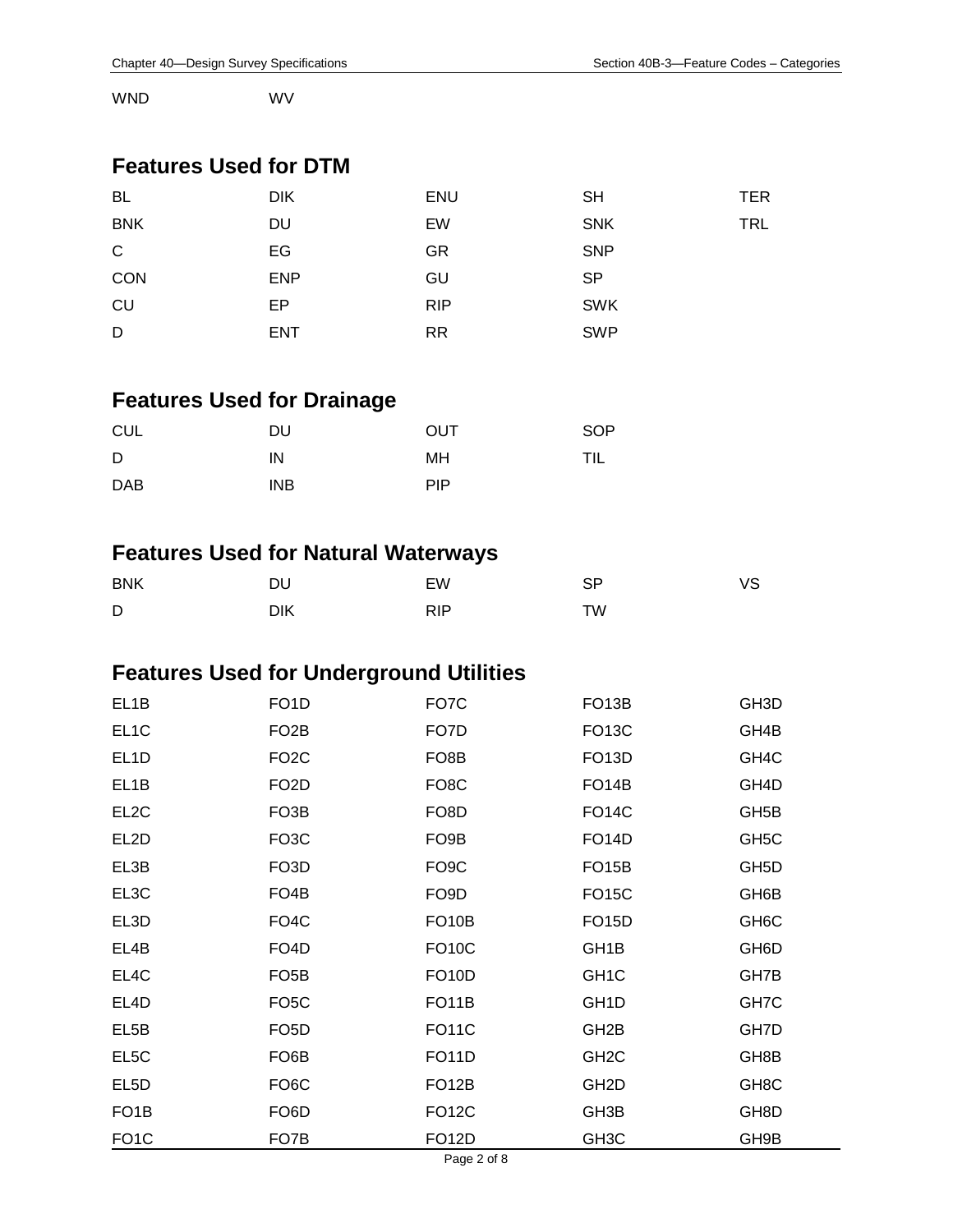| GH <sub>9</sub> C  | GL7C               | SA <sub>5</sub> C | TL3C              | TV <sub>5</sub> D |
|--------------------|--------------------|-------------------|-------------------|-------------------|
| GH9D               | GL7D               | SA <sub>5</sub> D | TL3D              | <b>UE</b>         |
| GH <sub>10</sub> B | GL8B               | ST <sub>1</sub> B | TL4B              | <b>UPH</b>        |
| GH10C              | GL8C               | ST <sub>1</sub> C | TL4C              | UV                |
| GH10D              | GL8D               | ST <sub>1</sub> D | TL <sub>4</sub> D | <b>WEL</b>        |
| GL <sub>1</sub> B  | GL9B               | ST <sub>2</sub> B | TL <sub>5</sub> B | WL1B              |
| GL <sub>1</sub> C  | GL9C               | ST <sub>2</sub> C | TL5C              | WL1C              |
| GL <sub>1</sub> D  | GL9D               | ST <sub>2</sub> D | TL <sub>5</sub> D | WL1D              |
| GL2B               | GL10B              | ST <sub>3</sub> B | <b>TDL</b>        | WL2B              |
| GL <sub>2</sub> C  | <b>GL10C</b>       | ST <sub>3</sub> C | <b>TGP</b>        | WL2C              |
| GL <sub>2</sub> D  | GL <sub>10</sub> D | ST <sub>3</sub> D | TV <sub>1</sub> B | WL2D              |
| GL3B               | SA <sub>1</sub> B  | ST <sub>4</sub> B | TV <sub>1</sub> V | WL3B              |
| GL3C               | SA <sub>1</sub> C  | ST4C              | TV <sub>1</sub> D | WL3C              |
| GL3D               | SA <sub>1</sub> D  | ST <sub>4</sub> D | TV2B              | WL3D              |
| GL4B               | SA <sub>2</sub> B  | ST <sub>5</sub> B | TV <sub>2</sub> C | WL4B              |
| GL4C               | SA <sub>2</sub> C  | ST <sub>5</sub> C | TV2D              | WL4C              |
| GL <sub>4</sub> D  | SA <sub>2</sub> D  | ST <sub>5</sub> D | TV3B              | WL4D              |
| GL5B               | SA3B               | TL <sub>1</sub> B | TV3C              | WL5B              |
| GL5C               | SA3C               | TL <sub>1</sub> C | TV3D              | WL5C              |
| GL5D               | SA3D               | TL <sub>1</sub> D | TV4B              | WL5D              |
| GL6B               | SA4B               | TL <sub>2</sub> B | TV4C              |                   |
| GL6C               | SA4C               | TL <sub>2</sub> C | TV <sub>4</sub> D |                   |
| GL6D               | SA4D               | TL <sub>2</sub> D | TV <sub>5</sub> B |                   |
| GL7B               | SA <sub>5</sub> B  | TL3B              | TV <sub>5</sub> C |                   |

#### **Features Used for Above Ground Utilities**

| <b>CEL</b> | <b>PPB</b> | <b>TBO</b> | TR         | <b>WHD</b> |
|------------|------------|------------|------------|------------|
| EB         | <b>PPC</b> | <b>TCB</b> | <b>TSB</b> | <b>WHU</b> |
| <b>FHD</b> | <b>PPD</b> | <b>TPA</b> | <b>TSG</b> | <b>WND</b> |
| <b>HT</b>  | <b>PPE</b> | <b>TPB</b> | <b>TSL</b> | <b>WV</b>  |
| <b>LUM</b> | <b>PR</b>  | TPC.       | <b>TVP</b> |            |
| <b>PPA</b> | ТA         | <b>TPD</b> | UB         |            |

## **Features Used for Bridges**

| <b>BBB</b> | BD         | <b>BRGG</b> | <b>TOP</b> |
|------------|------------|-------------|------------|
| <b>BCL</b> | <b>BLS</b> | <b>SBR</b>  |            |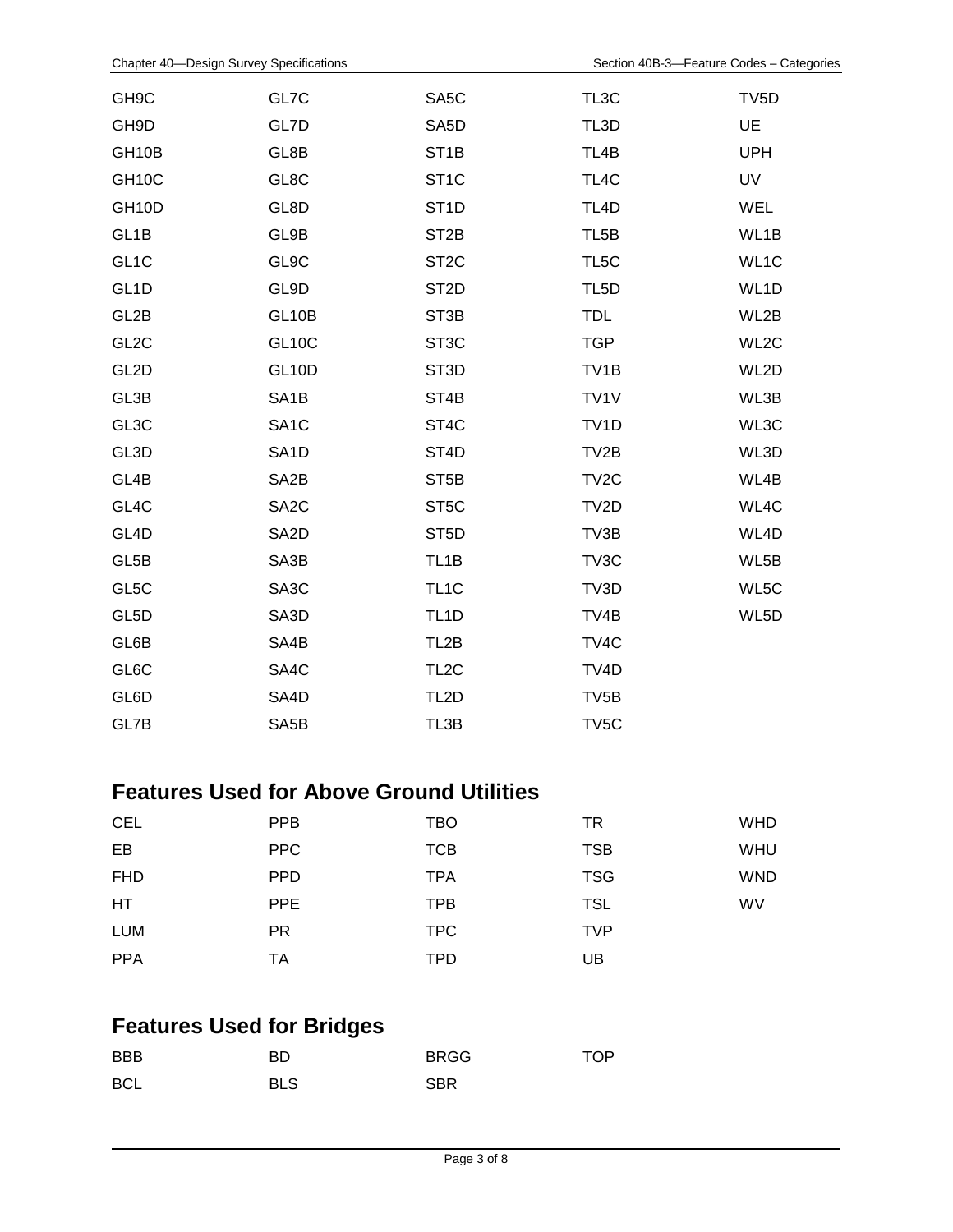TS

#### **Features Used for Control Points**

| <b>BM</b>  | <b>FENO</b> | PI          | PT.        |
|------------|-------------|-------------|------------|
| <b>CP</b>  | PC.         | POC         | <b>REF</b> |
| <b>CS</b>  | <b>PCP</b>  | <b>POST</b> | <b>SC</b>  |
| <b>DTM</b> | <b>PCT</b>  | <b>POT</b>  | ST         |

#### **Features for Natural Items**

| CAV | <b>SHR</b> | <b>SWP</b> | TFR         |
|-----|------------|------------|-------------|
| HDG | <b>SNK</b> | TDC.       | <b>TLNL</b> |
| ROC | <b>STP</b> | <b>TEV</b> | <b>TLNR</b> |

### **Features for Man-made Items**

| <b>AST</b> | <b>CON</b> | <b>FWD</b> | <b>MIS</b> | <b>SLO</b> |
|------------|------------|------------|------------|------------|
| BB         | <b>FCL</b> | <b>GRV</b> | <b>PRO</b> | TER        |
| <b>BIN</b> | <b>FLG</b> | GV         | <b>RET</b> | TV         |
| <b>BLD</b> | FP         | LIN        | RT         | UST        |
| <b>CIS</b> | <b>FW</b>  | LР         | <b>SEP</b> | WM         |

#### **Features Used for Roadways**

| $\mathsf{C}$ | <b>ENP</b> | GP         | SН         | <b>TRL</b> |
|--------------|------------|------------|------------|------------|
| CU           | <b>ENU</b> | <b>GPR</b> | SI         |            |
| EG           | EP         | GU         | SL         |            |
| <b>ENT</b>   | GDL        | МM         | <b>SWK</b> |            |

#### **Features for Wetlands**

| НS<br>$\mathbf S$ | <b>SF</b> | <b>SG</b> |
|-------------------|-----------|-----------|
|                   |           |           |

## **Features for Property**

| CRP | <b>ROW</b> | <b>SCR</b> | <b>SLN</b> |
|-----|------------|------------|------------|
|     |            |            |            |

#### **Features for Railroads**

| RR   | <b>RRF</b> | <b>RRS</b> |
|------|------------|------------|
| RRB. | <b>RRR</b> | <b>RRW</b> |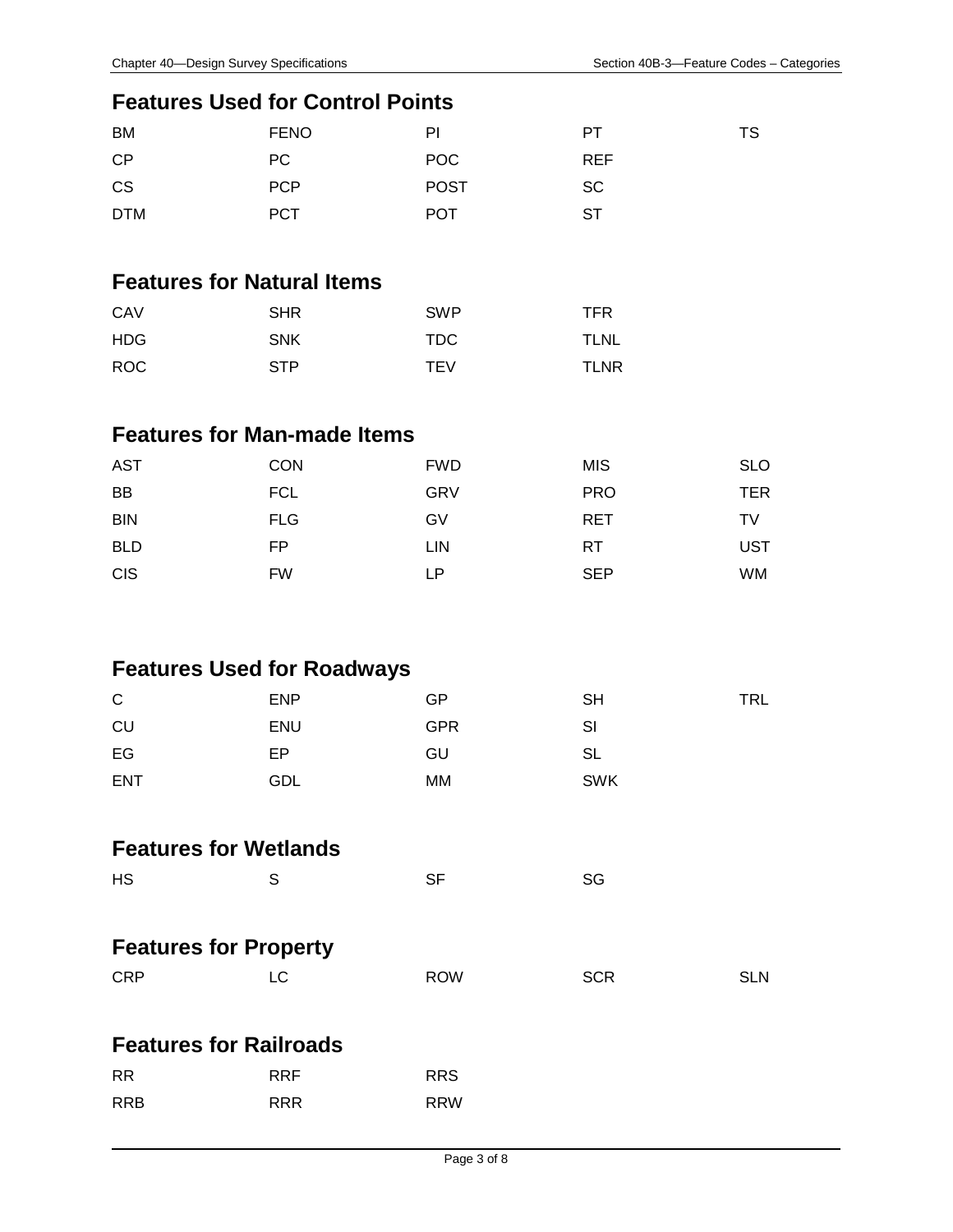#### **Features for Zone 1**

| <b>AST</b>                 | <b>FOM</b> | <b>HDG</b> | SAD        | <b>TLNL</b> |
|----------------------------|------------|------------|------------|-------------|
| BB                         | <b>FON</b> | <b>HS</b>  | SAE        | <b>TLNR</b> |
| <b>BIN</b>                 | <b>FOO</b> | HT         | <b>SBR</b> | <b>TOP</b>  |
| <b>BLD</b>                 | <b>FP</b>  | ${\sf IN}$ | <b>SCR</b> | <b>TPA</b>  |
| <b>BLS</b>                 | <b>FW</b>  | <b>INB</b> | <b>SEP</b> | <b>TPB</b>  |
| <b>BRG</b>                 | <b>FWD</b> | LC         | <b>SF</b>  | <b>TPC</b>  |
| CAV                        | GDC        | <b>LIN</b> | SG         | <b>TPD</b>  |
| <b>CEL</b>                 | GDL        | <b>LP</b>  | <b>SHR</b> | <b>TR</b>   |
| <b>CIS</b>                 | <b>GHA</b> | <b>LUM</b> | SI         | <b>TSB</b>  |
| <b>CRP</b>                 | GHB        | MH         | <b>SL</b>  | <b>TSG</b>  |
| <b>CUL</b>                 | <b>GHC</b> | <b>MIS</b> | <b>SLN</b> | <b>TSL</b>  |
| EB                         | GHD        | MM         | <b>SLO</b> | TV          |
| <b>ELA</b>                 | <b>GHE</b> | OUT        | <b>STA</b> | <b>TVA</b>  |
| ELB                        | <b>GHF</b> | <b>PIP</b> | <b>STB</b> | <b>TVB</b>  |
| <b>ELC</b>                 | <b>GHG</b> | <b>PPA</b> | <b>STC</b> | <b>TVC</b>  |
| <b>ELD</b>                 | <b>GHH</b> | <b>PPB</b> | <b>STD</b> | <b>TVD</b>  |
| ELE                        | <b>GHI</b> | <b>PPC</b> | <b>STE</b> | <b>TVE</b>  |
| <b>FCL</b>                 | GHJ        | <b>PPD</b> | <b>STP</b> | <b>TVP</b>  |
| <b>FHD</b>                 | GLA        | <b>PPE</b> | <b>TA</b>  | UB          |
| <b>FLG</b>                 | GLB        | PR         | <b>TBO</b> | <b>UST</b>  |
| <b>FOA</b>                 | GLC        | <b>RET</b> | <b>TCB</b> | UV          |
| <b>FOB</b>                 | GLD        | <b>ROC</b> | <b>TDC</b> | WEL         |
| <b>FOC</b>                 | <b>GLE</b> | <b>ROW</b> | <b>TDL</b> | <b>WHD</b>  |
| <b>FOD</b>                 | <b>GLF</b> | <b>RRB</b> | <b>TEV</b> | WHU         |
| <b>FOE</b>                 | GLG        | <b>RRF</b> | <b>TFR</b> | <b>WLA</b>  |
| <b>FOF</b>                 | <b>GLH</b> | <b>RRS</b> | <b>TGP</b> | <b>WLB</b>  |
| <b>FOG</b>                 | <b>GLI</b> | <b>RRW</b> | TIL        | <b>WLC</b>  |
| <b>FOH</b>                 | GLJ        | <b>RT</b>  | <b>TLA</b> | <b>WLD</b>  |
| <b>FOI</b>                 | <b>GP</b>  | S          | <b>TLB</b> | <b>WLE</b>  |
| <b>FOJ</b>                 | <b>GPR</b> | SAA        | <b>TLC</b> | WM          |
| <b>FOK</b>                 | <b>GRV</b> | SAB        | <b>TLD</b> | <b>WND</b>  |
| <b>FOL</b>                 | GV         | <b>SAC</b> | <b>TLE</b> | WV          |
|                            |            |            |            |             |
| <b>Features for Zone 2</b> |            |            |            |             |
| <b>BNK</b>                 | D          | EG         | ENU        | GU          |
| CON                        | <b>DIK</b> | <b>ENP</b> | EP         | <b>RIP</b>  |
| CU                         | DU         | <b>ENT</b> | EW         | <b>RR</b>   |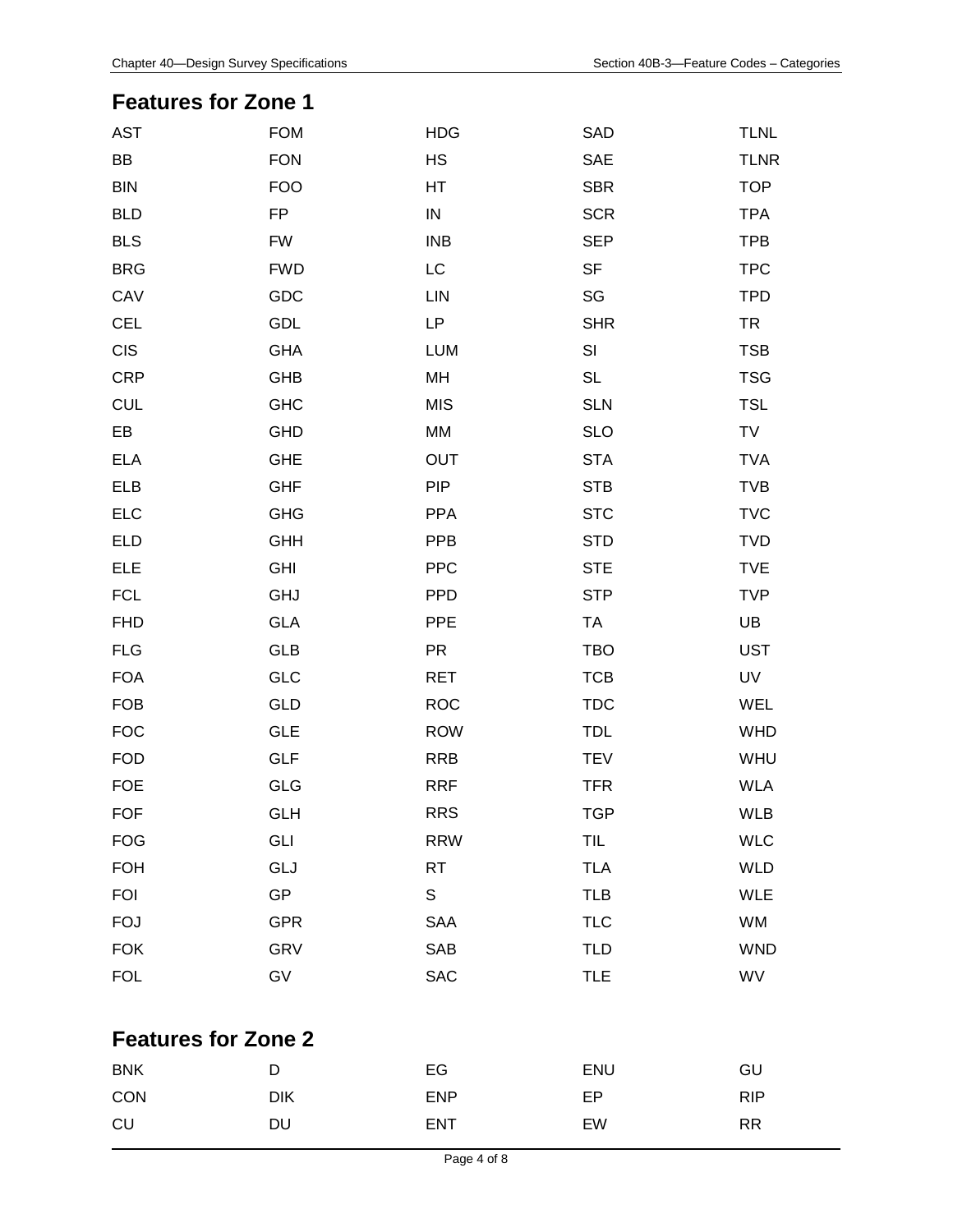|  |  | Chapter 40—Design Survey Specifications |
|--|--|-----------------------------------------|
|--|--|-----------------------------------------|

| <b>SH</b>                  | <b>SNP</b>         | <b>SWP</b>        | <b>TRL</b>         |                   |
|----------------------------|--------------------|-------------------|--------------------|-------------------|
| <b>SNK</b>                 | <b>SWK</b>         | TER               |                    |                   |
|                            |                    |                   |                    |                   |
| <b>Features for Zone 3</b> |                    |                   |                    |                   |
| BL                         | С                  | GR                | <b>SP</b>          |                   |
|                            |                    |                   |                    |                   |
|                            |                    |                   |                    |                   |
| <b>Features for Zone 4</b> |                    |                   |                    |                   |
| EL1B                       | FO <sub>6</sub> C  | GH <sub>1</sub> D | GL2B               | SA <sub>2</sub> C |
| EL <sub>1</sub> C          | FO <sub>6</sub> D  | GH <sub>2</sub> B | GL <sub>2</sub> C  | SA <sub>2</sub> D |
| EL <sub>1</sub> D          | FO7B               | GH <sub>2</sub> C | GL <sub>2</sub> D  | SA3B              |
| EL2B                       | FO7C               | GH <sub>2</sub> D | GL3B               | SA <sub>3</sub> C |
| EL <sub>2</sub> C          | FO7D               | GH <sub>3</sub> B | GL3C               | SA3D              |
| EL <sub>2</sub> D          | FO <sub>8</sub> B  | GH <sub>3</sub> C | GL3D               | SA4B              |
| EL3B                       | FO <sub>8</sub> C  | GH <sub>3</sub> D | GL4B               | SA4C              |
| EL3C                       | FO <sub>8</sub> D  | GH4B              | GL4C               | SA4D              |
| EL3D                       | FO <sub>9</sub> B  | GH <sub>4</sub> C | GL4D               | SA <sub>5</sub> B |
| EL4B                       | FO <sub>9</sub> C  | GH4D              | GL5B               | SA <sub>5</sub> C |
| EL4C                       | F09D               | GH <sub>5</sub> B | GL5C               | SA <sub>5</sub> D |
| EL4D                       | <b>FO10B</b>       | GH <sub>5</sub> C | GL5D               | ST <sub>1</sub> B |
| EL <sub>5</sub> B          | FO <sub>10</sub> C | GH <sub>5</sub> D | GL6B               | ST <sub>1</sub> C |
| EL5C                       | <b>FO10D</b>       | GH6B              | GL6C               | ST <sub>1</sub> D |
| EL <sub>5</sub> D          | FO <sub>1</sub> 1B | GH <sub>6</sub> C | GL6D               | ST <sub>2</sub> B |
| FO <sub>1</sub> B          | <b>FO11C</b>       | GH <sub>6</sub> D | GL7B               | ST <sub>2</sub> C |
| FO <sub>1</sub> C          | <b>FO11D</b>       | GH7B              | GL7C               | ST <sub>2</sub> D |
| FO <sub>1</sub> D          | FO <sub>12</sub> B | GH7C              | GL7D               | ST <sub>3</sub> B |
| FO <sub>2</sub> B          | <b>FO12C</b>       | GH7D              | GL8B               | ST <sub>3</sub> C |
| FO <sub>2</sub> C          | <b>FO12D</b>       | GH8B              | GL8C               | ST <sub>3</sub> D |
| FO <sub>2</sub> D          | FO <sub>13</sub> B | GH <sub>8</sub> C | GL8D               | ST4B              |
| FO <sub>3</sub> B          | <b>FO13C</b>       | GH8D              | GL9B               | ST <sub>4</sub> C |
| FO <sub>3</sub> C          | FO <sub>13</sub> D | GH9B              | GL9C               | ST <sub>4</sub> D |
| FO <sub>3</sub> D          | FO <sub>14</sub> B | GH <sub>9</sub> C | GL9D               | ST <sub>5</sub> B |
| FO <sub>4</sub> B          | FO <sub>14</sub> C | GH9D              | GL10B              | ST <sub>5</sub> C |
| FO <sub>4</sub> C          | <b>FO14D</b>       | GH10B             | GL <sub>10</sub> C | ST <sub>5</sub> D |
| FO <sub>4</sub> D          | FO <sub>15</sub> B | GH10C             | GL <sub>10</sub> D | <b>TDL</b>        |
| FO <sub>5</sub> B          | <b>FO15C</b>       | GH10D             | SA <sub>1</sub> B  | <b>TGP</b>        |
| FO <sub>5</sub> C          | <b>FO15D</b>       | GL <sub>1</sub> B | SA <sub>1</sub> C  | TL <sub>1</sub> B |
| FO <sub>5</sub> D          | GH <sub>1</sub> B  | GL <sub>1</sub> C | SA <sub>1</sub> D  | TL <sub>1</sub> C |
| FO <sub>6</sub> B          | GH <sub>1</sub> C  | GL <sub>1D</sub>  | SA <sub>2</sub> B  | TL <sub>1</sub> D |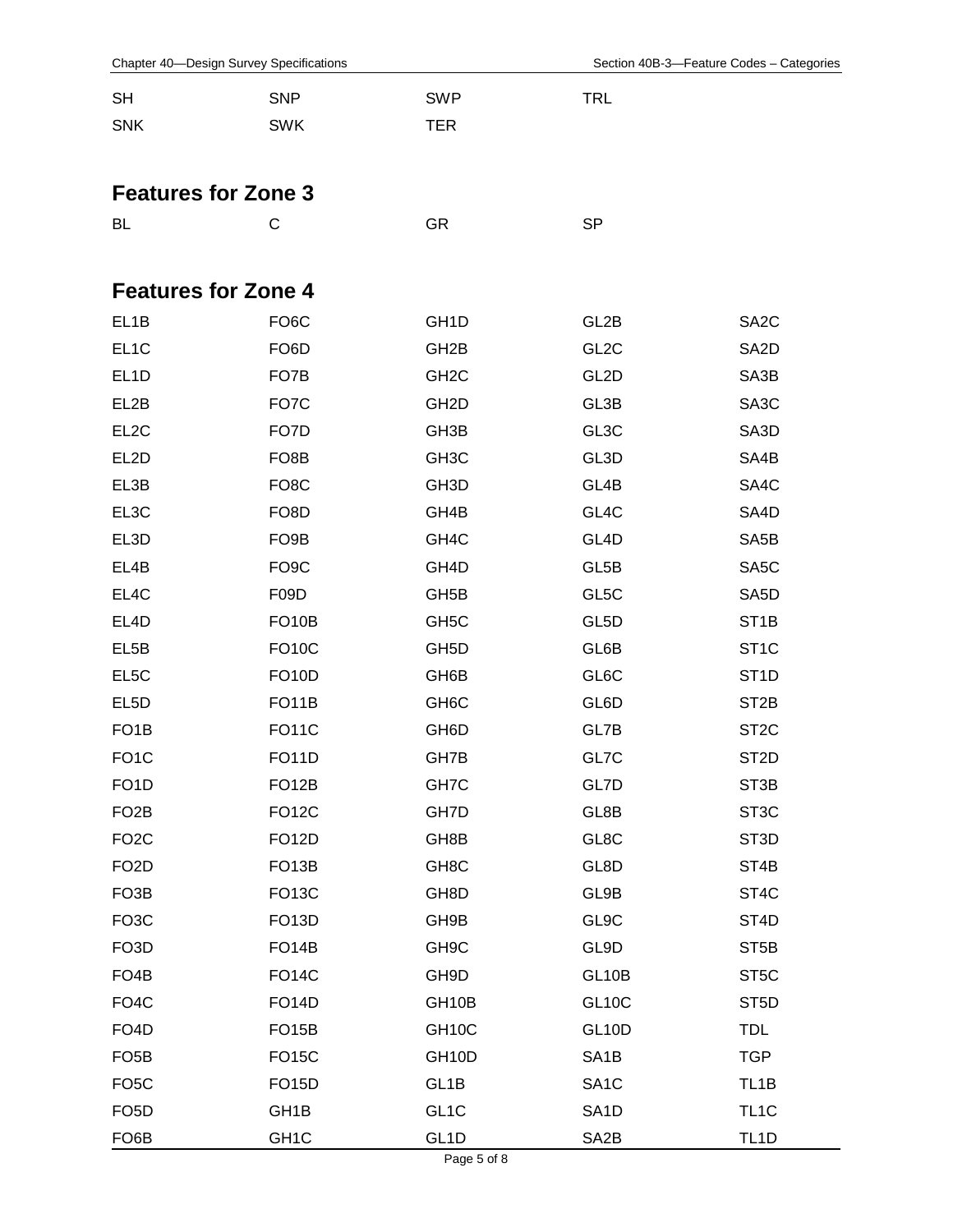| TL <sub>2</sub> B          | TL5C              | TV3D              | <b>WEL</b>        | WL4B |
|----------------------------|-------------------|-------------------|-------------------|------|
| TL <sub>2</sub> C          | TL <sub>5</sub> D | TV4B              | WL1B              | WL4C |
| TL <sub>2</sub> D          | TV <sub>1</sub> B | TV4C              | WL <sub>1</sub> C | WL4D |
| TL3B                       | TV <sub>1</sub> C | TV4D              | WL1D              | WL5B |
| TL3C                       | TV <sub>1</sub> D | TV <sub>5</sub> B | WL2B              | WL5C |
| TL3D                       | TV <sub>2</sub> B | TV <sub>5</sub> C | WL2C              | WL5D |
| TL4B                       | TV <sub>2</sub> C | TV <sub>5</sub> D | WL2D              |      |
| TL4C                       | TV <sub>2</sub> D | UE                | WL3B              |      |
| TL <sub>4</sub> D          | TV3B              | <b>UPH</b>        | WL3C              |      |
| TL <sub>5</sub> B          | TV3C              | <b>UV</b>         | WL3D              |      |
|                            |                   |                   |                   |      |
| <b>Features for Zone 5</b> |                   |                   |                   |      |
| BM                         | <b>FENO</b>       | PI                | PT                | TS   |
| CP                         | PC                | POC               | <b>REF</b>        |      |
| <b>CS</b>                  | <b>PCP</b>        | <b>POST</b>       | <b>SC</b>         |      |
| <b>DTM</b>                 | <b>PCT</b>        | <b>POT</b>        | <b>ST</b>         |      |

#### **Features for Zone 6**

DAB

#### **Features for Zone 7**

Note used

#### **Features for Zone 8**

| <b>BBB</b> | BD         | <b>PRO</b> | SOP | <b>WC</b> |
|------------|------------|------------|-----|-----------|
| <b>BCL</b> | <b>BLS</b> | <b>SBR</b> | UE  |           |

#### **Features for Zone 9**

Used by the SMD for features not found in the database.

Some of these features have been added back in for the GIS people. This information is needed for their work. Also, the utility codes changed to reflect the accuracy of the utility location on the projects.